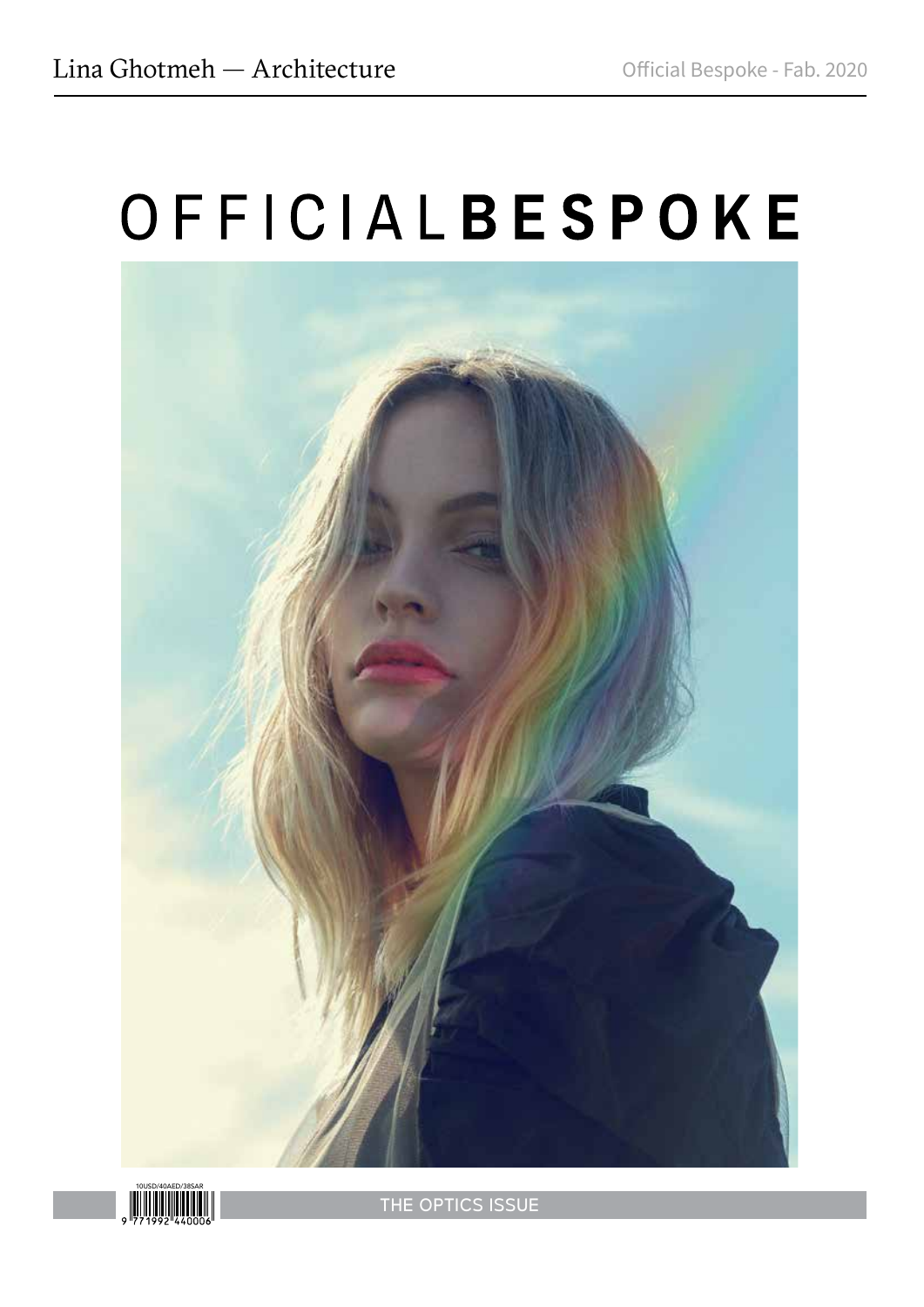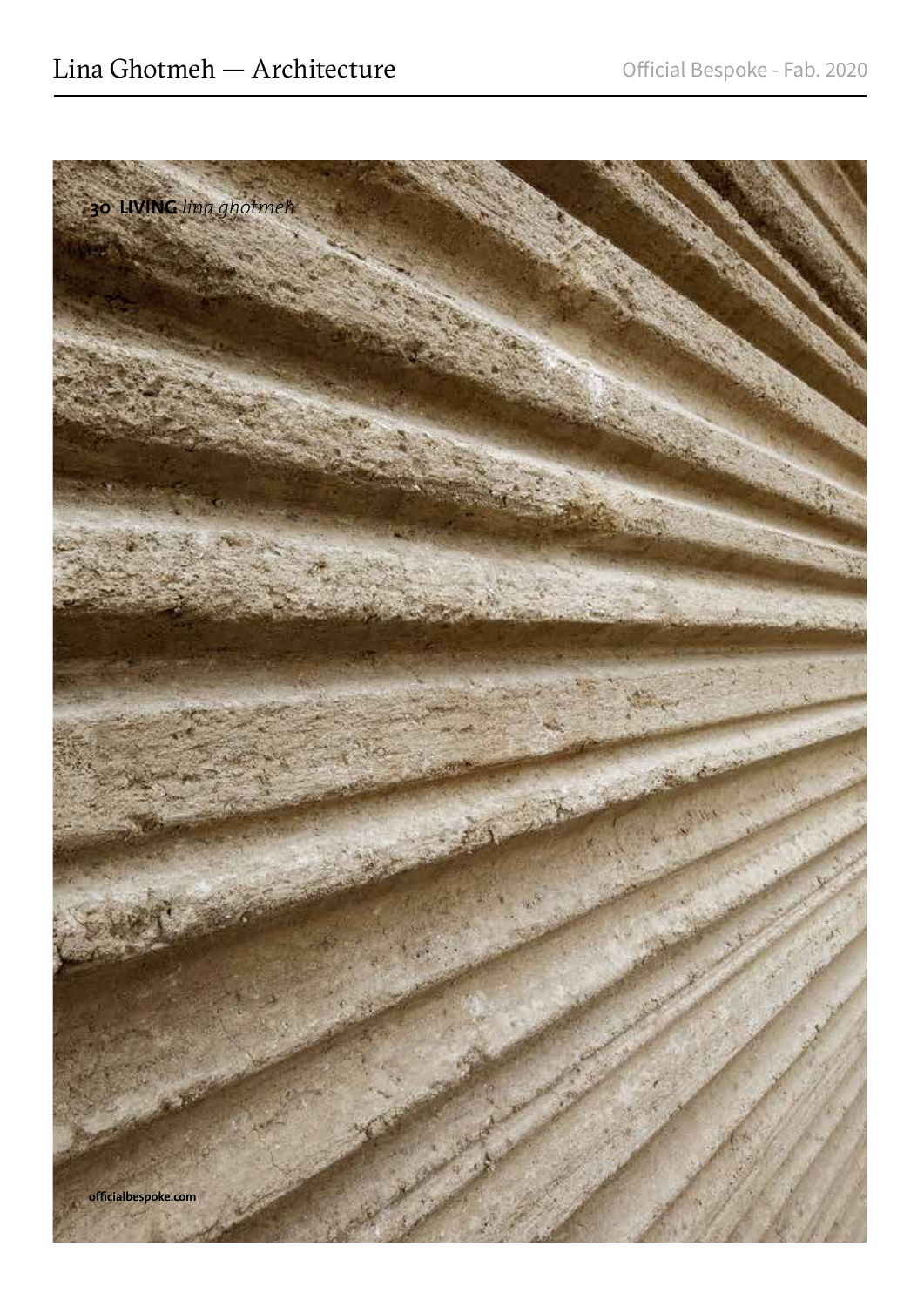## **House of Stone**

## Architect Lina Ghotmeh digs into Lebanon's heritage to create a contemporary landmark that's as innovative as it is nostalgic.

Words: Marwan Naaman / Photography: Takuji Shimmura



The urban landscape across from the Port of Beirut has undergone a small but significant change. At the edge of Saifi and just beyond Downtown Beirut's eastern boundary now stands Stone Garden, Lebanese architect Lina Ghot undergone a small but significant change. At the edge of Saifi and just beyond Downtown Beirut's eastern boundary now stands Stone Garden, Lebanese architect Lina Ghotmeh's visually arresting new building and her first in the nation's capital. Slated for completion sometime in early 2020, the structure is described by Ghotmeh as a manifestation of her relationship with Beirut. "Stone Garden represents our relationship to the ground and to our roots, going back to memories of the city," she says. "It's my reflection on architecture, on how we can make buildings that go into the sky be lovable."

The first thing that passers-by notice when they see Stone Garden is most probably its façade: the earth-covered concrete is cream-coloured, much like many of Beirut's traditional homes, but it's jagged, rough, post-modern, in a nod perhaps to the city's imperfect beauty or maybe as an architectural reference to Lebanon's violent 1970s and '80s civil conflict. "The whole façade is like laboured earth," says Ghotmeh, "it's chiselled like the ground would be before you plant it."

The windows are also quite distinctive – asymmetrical and sized differently. "The windows were an important step," says Ghotmeh. "They're openings reminiscent of bullets on a façade, of a torn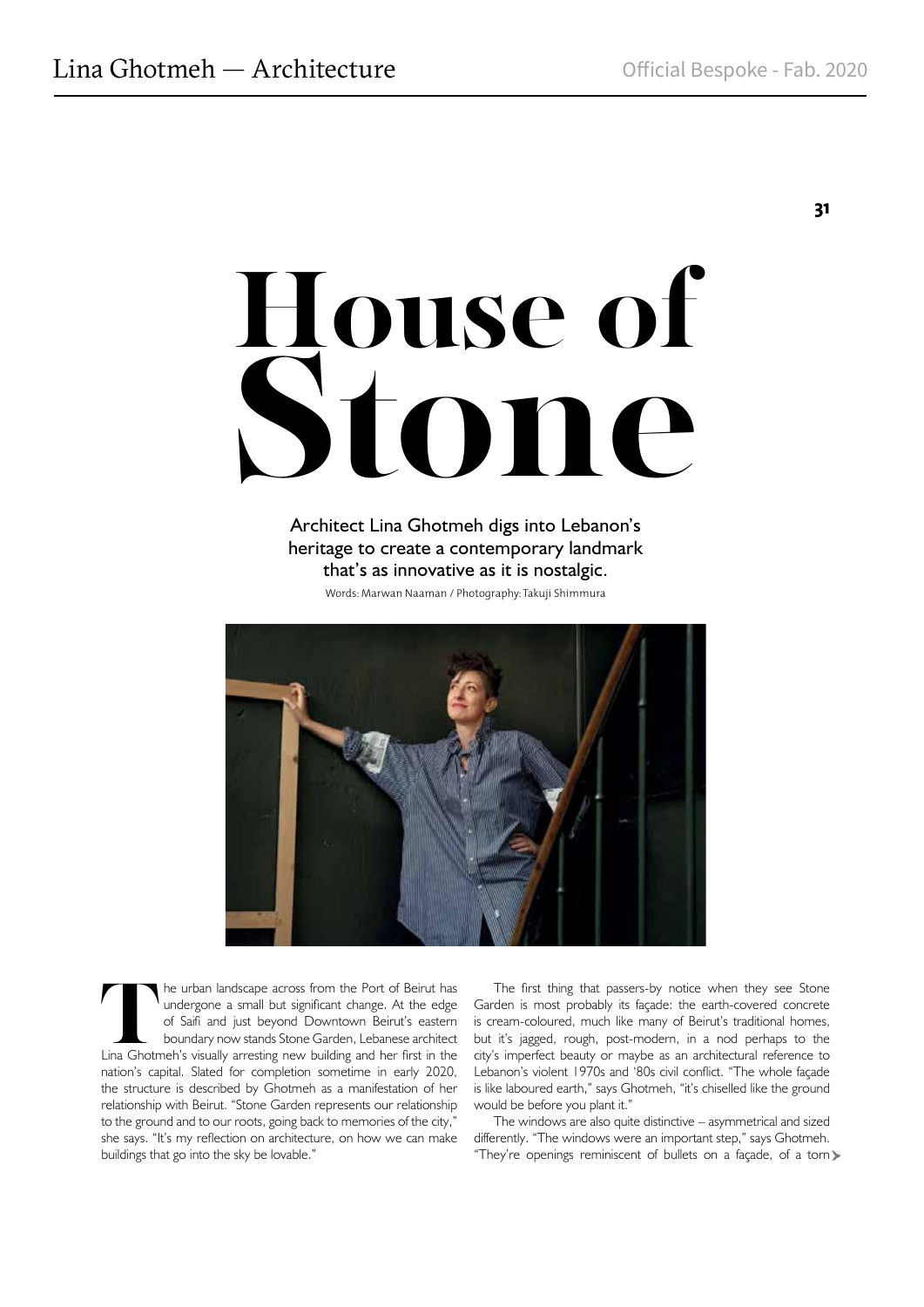## **32 LIVING** *lina ghotmeh* **33**



texture, and they become places where you can plant, creating a new experience. There are also inward balconies that become planters and frame Beirut."

While the building isn't quite complete yet, the Mina Image Centre already operates on the ground floor. Having a photography museum within the building is significant: Stone Garden is a joint venture between Fouad Elkoury, the Lebanese photographer known for his iconic photos of the Lebanese war, and Lebanon's RED Development. "The project started after my encounter with Fouad Elkoury, who photographed the city during the war," says Ghotmeh, adding that she sought to "transform a negative memory into something positive and a new way of living."

The buildings next to Stone Garden are much older, many of them representing the fast-disappearing architecture that characterises Beirut's bygone Golden Years. In contrast, Ghotmeh's 13-storey structure is brand-new and significantly larger in size. "When I was confronted with this land, I had to build a tower – the exploitation of land in Beirut allows towers to emerge," she says. "This was a big challenge. How can you build a tower without destroying the old urban fabric? I decided to face the challenge and do what the urban fabric did in the past: stick to your neighbour and occupy the whole plot. Although the building appears as a new way of expressing, it also solicits our memory; we want to touch it and feel it. It's not obstructive to its context, but a place that has a story to tell."

Inside, Ghotmeh created a collection of apartments in which no two are the same. "This is a critique of the apartments that we see multiplying in Beirut," she says. "Our living has to be different from **Top left:** 'Precise Acts' is a proposal for a new workshop for Hermès in France. **Bottom left:** 'Urban Dance' won the competition initiated by the Ville De Tours for the creation of the new National Choreographic Centre in the Casernes Beaumont-Chauveau district. **Opposite:** Sculpturally conceived, Stone Garden is a dialogue of absence and presence, which rises up with its earth-covered concrete.

one another, so you have unique experience and unique apartments on each level." Having distinctive homes allows each resident to have a deeply personal living experience. "Some apartments have very large windows, while others have more framed windows," Ghotmeh adds. "The quality of the space changes from one floor to another. The windows are acting as gardens, and these gardens act as natural dividers between the living area and the bedrooms. You cannot partition the space in a conventional way."

Stone Garden is Ghotmeh's first project in Beirut. The architect has been running her own Paris-based practice since 2016, shortly after leaving Libano-Italiano-Japanese DGT Architects, the firm she co-founded with partners Tsuyoshi Tane and Dan Dorell in 2006. "I started my first partnership very young to realise the Estonian National Museum. My own view of architecture and the way to deal with the environment took shape clearly, and I decided to lead my own vision with my international team of 25 architects in Paris. It's a natural evolution in our creative field." Prior to this she worked at Ateliers Jean Nouvel and Foster + Partners. Over the years, Ghotmeh has prioritised projects that challenge her, pushing her boundaries as an architect. "I like to work with people who have vision, who want to do things and change things and enjoy what they're doing," she says.

Some of Ghotmeh's current projects include the Centre Chorégraphique National in Tours. "It's all about urban dance, and how to make dance part of the urban environment," she says. "I'm also working on a tower in the 13th arrondissement in Paris. It's a tower built around sustainable feeding, a place where people learn how to eat more sustainably, raising awareness about climate change and our impact on the planet."

Most recently, in October 2019, Ghotmeh received the prestigious Pierre Cardin Architecture Award in recognition of her impressive body of work. "It is a great honour to receive this prize from the French Academy of Fine Arts upon their members' recommendation and without any prior application on my behalf," she says. "It makes one feel that the world is connected, and when one thrives for good work it reaches others naturally. Our environment very much needs positive, optimistic, sensitive and ecological architecture."

Reflecting on her career and the singular structures she's created over the years, Ghotmeh believes that her strength comes from the attention she gives to each project's immediate environment. "When you respect the context," she says, "something exquisite emerges from the place."  $\omega$